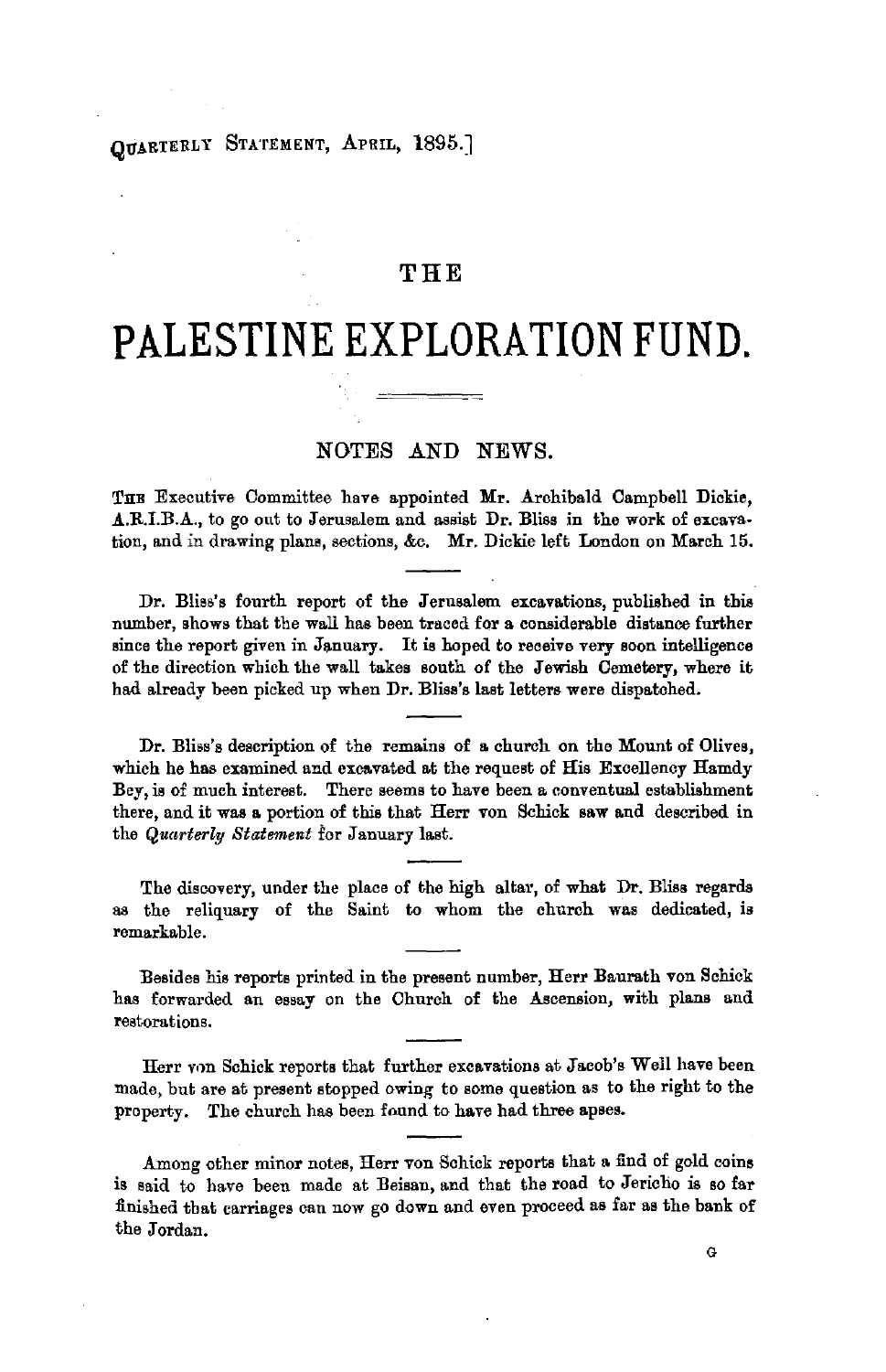#### 90 NOTES AND NEWS.

The Golden Gate has been surrounded inside the Haram by a wall, and visitors are no longer allowed to enter it. The rubbish in "Solomon's Stables" has been brought up and spread out on the surface of the Haram Area, by which means the level at the south-eastern part has been raised some three feet.

From the Journal of the German Palestine Society we learn that it is proposed to establish a number of stations for meteorological observations throughout the country; one of the first class at Jerusalem, and others at Gaza, Sarona, Bethlehem, Nilblus, and other places where reliable observers are in residence.

There is no reason to doubt that the observations conducted for many years under the auspices of the Palestine Exploration Fund at Jerusalem may fairly be taken to represent the meteorology of the Hill Country of South Palestine, and those at Sarona that of the Western Plain. The observations now being made for the Fund by Dr. Torrance at Tiberias are accumulating valuable information respecting the climate of the shore of the Sea of Galilee.

The following have kindly consented to act as Honorary Local Secretaries:-

Rev. Professor George Adam Smith, D.D., 22, Sardinia Terrace, Glasgow. James Glen, Esq., 12, Blythswood Square, Glasgow, *Hon. Local Treasurer.*  Rev. Charles Druitt, The Vicarage, Charmouth, Dorset.

Mr. Walter Besant's summary of the work of the Fund from its commencement has been brought up to date by the author and published under the title, "Thirty Years' Work in the Holy Land." Applications for copies may be sent in to Mr. Armstrong.

Mr. George Armstrong's Raised Map of Palestine is on view at the office of the Fund. A circular giving full particulars about it will be sent on application to the Secretary.

Supporters of the Fund will be gratified to learn that this valuable work has met with great appreciation in nearly every quarter of the globe, and from many learned societies. Copies have been ordered and supplied for the Royal Geographical Society; the Science and Art Museum and Trinity College, Dublin; the Free Kirk College, Glasgow; Queen's College, Cambridge; Mansfield College, Oxford; and for subscribers in Russia, the Netherlands, the United States of America, Australia, Japan, and China, besides Manchester, Edinburgh, Aberdeen, and other cities of our own country.

The following are some of the opinions which have been expressed by competent authorities respecting the value of this  $Map \rightarrow$ 

" A Raised Map of Palestine must prove of the greatest interest to all who have visited or intend to visit the country, affording, as it does a picture *au vol d*'oiseau of all the physical features. Mr. Armstrong's interesting work will faithfully present to those who have had the advantage of touring in Palestine the old familiar routes they have traversed, and will give to those who have yet to enjoy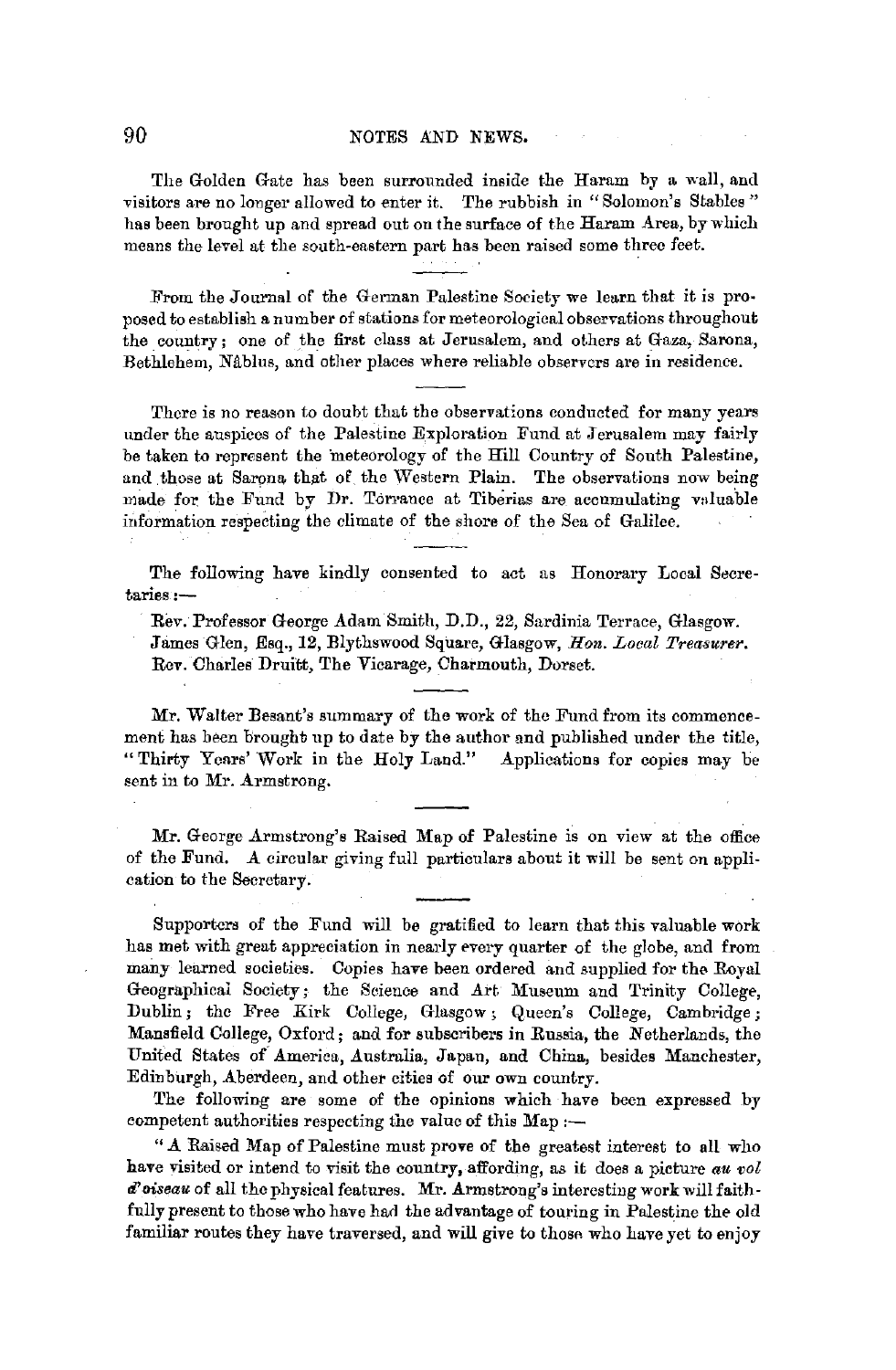such a journey a clear idea of the sort of country they may expect to see. . . . The educational use to which the map will be put will be very considerable."-*T/.e Times.* 

"There are the seas, the lakes, the mountains, and valleys, all so perfect and distinct that one can travel over the ground and visit the cities and towns. With the Bible in hand the holy sites can be inspected, the historical events of the narration can be followed, the movements of the various tribes can be traced, the operations of war can be grasped and easily understood. With this Raised Map before him a Moltke could sit and plan a campaign as if it were a chess problem."-Daily News.

"By the aid of such a Raised Map the untravelled student may picture, the scenery of Palestine, under the allusions to its topography, and see where the roads of the country must run; he can follow the tracks of rival armies upon its battle-fields and understand better the conditions attaching to rival sites."-*Manchester Guardian.* 

"It is certainly a most interesting and valuable Map, and in no other way, short of a personal visit, could one obtain so correct an idea of the contour of the Holy Land."-Cambridge Tribune, U.S.A.

'' I wish another copy of your Raised Map. I am greatly pleased with it, I do not think I would like to teach the Old Testament without it."-Professor GEORGE ADAM SMITH, Free Church College, Glasgow.

" It came through in excellent order and has been pronounced the best thing of the kind that we have ever seen."-The Very Rev. Dean HOFFMAN, The General Theological Seminary, New York.

"All the professors and students expressed the most complete satisfaction and admired the correctness and fine.execution which more than answered their expectation. They anticipate great practical and scientific usefulness." $-H_{AY}$ . M, LE BACHELET, Biblioth, St. Heliers, Jersey.

"It is exceedingly effective and instructive; it has already excited great interest and evidently conveyed a vivid impression of the physical character of the country to many who were quite ignorant on that subject before. I expect to find its value constantly more apparent as points of Biblical geography arise in the course of instruction. I feel sure it is a most important addition to the apparatus for Bible instruction."-Rev. ARTHUR BROOKS, Rectory of the Incarnation, Kew York.

"The copy of your new Raised Map of Palestine was delivered yesterday and l have had it put up in my Form Room next to the Plan of Jerusalem. I am very much pleased with it, and I beg to congratulate you on the completion· 0£ so great a work. Such a map makes the study of the geography of the Holy Land more interesting than ever, and impresses the main features of the country more deeply on the memory."-The Rev. G. STYLE, Giggleswick School, Yorkshire.

"I need not say that I am well-pleased with the Map, and I must congratulate you upon the patience and skill which you have displayed in constructing it."-CHARLES BAILEY, Congregational Church School, Manchester.

"The Map arrived safely. I am very much pleased with the Raised Map and its colouring; you seem to have taken great pains with it. I hope Bible Students and Sunday School Teachers will come and study it." $-\mathbf{W}$ . H. RINDER, Philosophical Society, Leeds.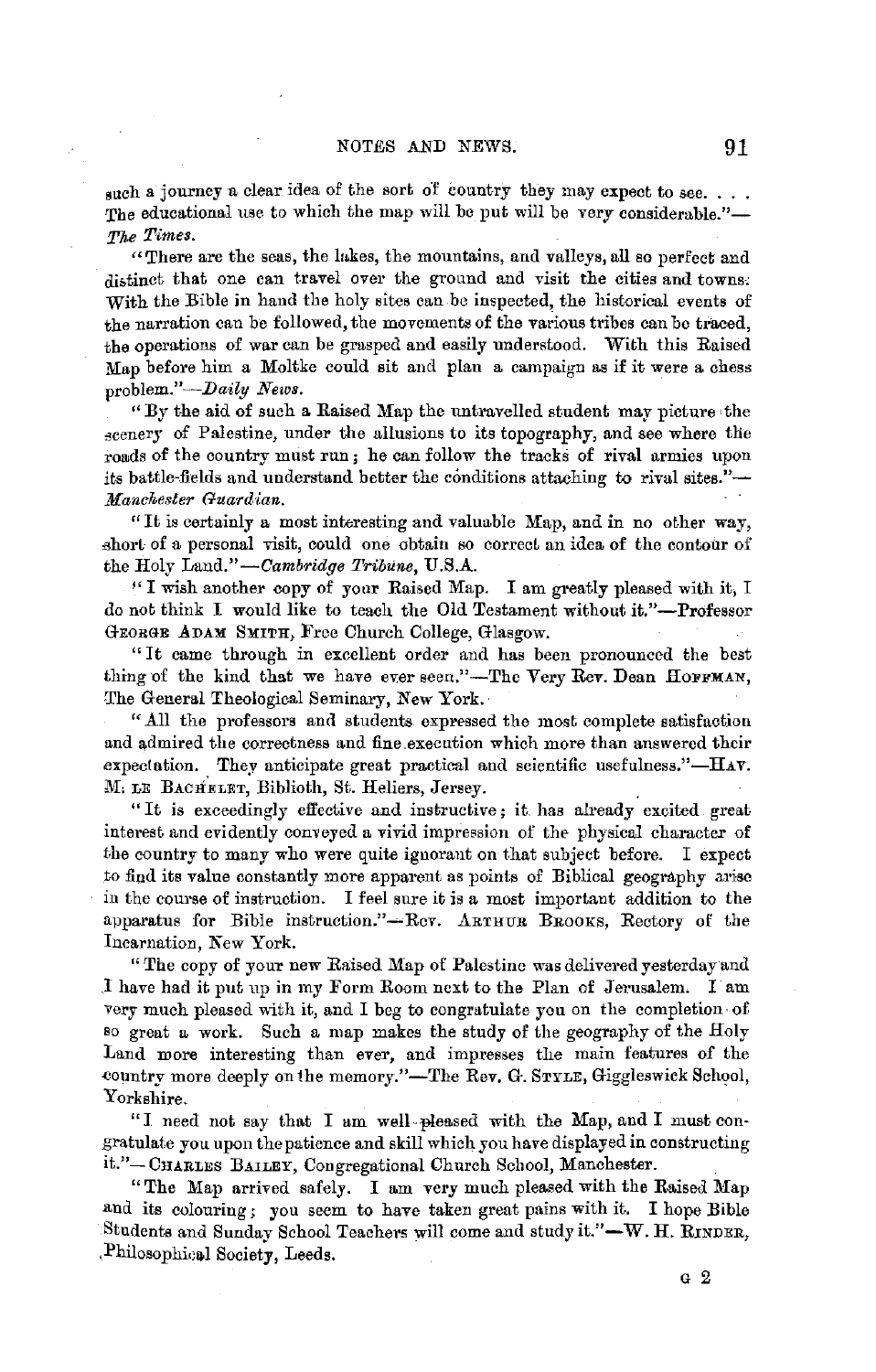"I had the case opened and found the Map quite **safe;** it **is** a splendid pieee of work and has given great satisfaction to the Committee."-C. GooDYEAR, Secretary and Librarian, Lancashire College.

"You have conferred an invaluable boon on all Scripture Students by your issue of the Raised Map. I shall not rest till I have one for my School."-The Very Rev. S. W. ALLEN, Shrewsbury.

"The Map is a beautiful piece of work and equally valuable to the historian, the geographer, and the geologist."-Captain F. W. HUTTON, Curator, Museum, Christchurch, New Zealand.

"The Map arrived all safe . . . and has given great satisfaction to everyone who has seen it."-The Rev. DOUGLAS FERRIER, Free Church Manse, Bothwell, N.B.

"The Map has come quite perfect and is much admired. You have erected a monument for vourself that will long endure."-Rev. THOMAS M. B. PATTRESON, Hamilton, N.B.

Subscribers to the PALESTINE PILGRIMS' TEXT SOCIETY who have not sent in their application for cases for binding the translations issued by the Society, are reminded that these are now ready, and that the whole issues-Nos. 1 to 26 (up to date)-have been arranged in chronological order, so as to make 10 volumes of equal size.

Index to the *Quarterl9 Statement.-A.* new edition of the Index to the *Quarterly Statements* has been compiled. It embraces the years 1869 (the first issue of the journal) to the end of 1892. Contents :- Names of the .Authors and of the Papers contributed by them; List of the Illustrations; and General Index. This Index will be found extremely useful. Price to subscribers to the Fund, in paper cover, 1s. 6d., in cloth, 2s. 6d., post free; non-subscribers, *2s.* and *3s.* 

The museum of the Fund, at 24, Hanover Square, is now open to subscribers between the hours of 10 a.m. and 5 p.m., every week-day except Saturdays. when it closes at  $2$  p.m.

The Committee will be glad to receive donations of Books to the Library of the Fund, which already contains many works of great value relating to Palestine and other Bible Lands. *See* list of Books, July *Quarterly Statement,*  1893.

It may be well to mention that plans and photographs alluded to in the reports from Jerusalem and elsewhere cannot all be published, but all are preserved in the offices of the Fund, where they may be seen by subscribers.

The first volume of the "Survey of Eastern Palestine," by Major Conder, **is** accompanied by a map of the portion of country surveyed, special plans, and upwards of 350 drawings of ruins, tombs, dolmens, stone circles, inscriptions, &c. Subscribers to the " Survey of Western Palestine" are privileged to have the volumes for seven guineas. The price will be raised, after 250 names are received, to twelve guineas. The Committee *are pledged never* to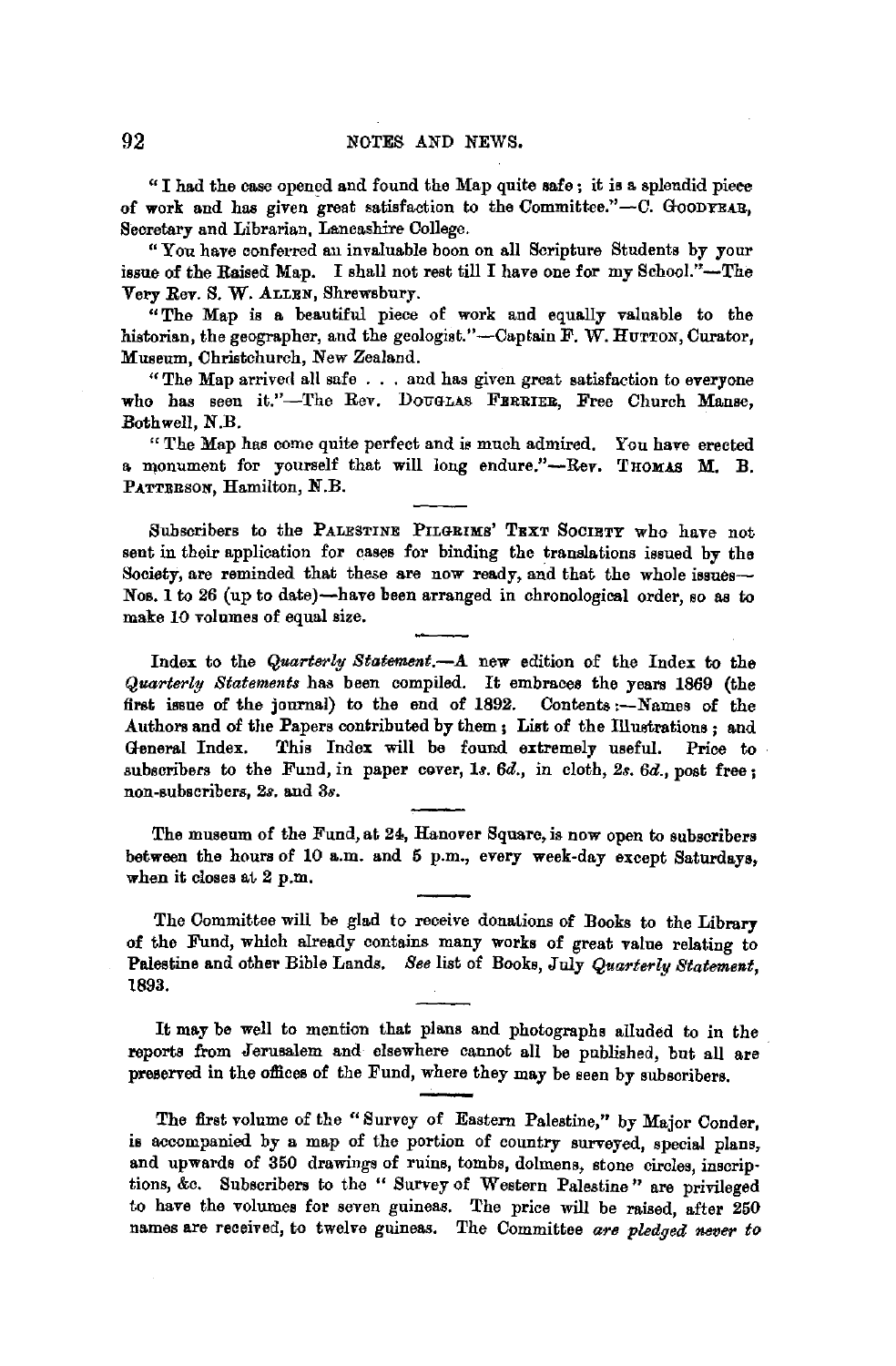*let ang copies be subsCf'ibed for under the sum of seven guineas.* .A. P. Watt and Son, Hastings House, Norfolk Street, Strand, W.C., are the Sole Agents. The attention of intending subscribers is directed to the announcement in the last page of this number.

Mr. H. Chichester Hart's "Fauna and Flora of Sinai, Petra, and the Wady Arabah," which forms the second volume, can be had separately.

**M. Clermont-Ganneau's work, "Archæolcgical Researches in Palestine," will** form the third volume. The first portion of it is already translated and in the press.

The maps and books now contained in the Society's publications comprise an amount of information on Palestine, and on the researches conducted in the country, which can be found in no other publications. It must never be forgotten that no single traveller, however well equipped by previous knowledge, can compete with a scientific body of explorers, instructed in the periods required, and provided with all the instruments necessary for carrying out their work. *See* list of Publications.

Branch Associations of the Bible Society, all Sunday School Unions within the Sunday School Institute, the Sunday School Union, and the Wesleyan Sunday School Institute, will please observe that by a special Resolution of the Committee they will henceforth be treated as subscribers and be allowed to pur· chase the books and maps (by application only to the Secretary) at reduced price.

The income of the Society, from December 27th to March 23rd, 1895, was-from annual subscriptions and donations, including Local Societies, £654 5s. 6d.; from all sources-£879 1s. 3d. The expenditure during the same period was  $£742$  11s. 3d. On March 25th the balance in the Bank was £453 *10s. Od.* 

Subscribers are requested. to note that the following cases for binding, casts, and slides can be had by application to the Assistant Secretary at the Office of the Fund :-

Cases for binding Herr Schumacher's "Jaulân," 1s. each.

Cases for binding the *Quarterly Statement,* in green or chocolate, *ls.* each. Cases for binding "Abila," "Pella," and "'Ajlun" in one volume, ls. each.

Casts of the Tablet, with Cuneiform Inscription, found at Tell el Hesy, at a depth of 35 feet, in May, 1892, by Dr. Bliss, Explorer to the Fund. It belongs to the general diplomatic correspondence carried on between Amenhotep III and IV and their agents in various Palestinian towns. Price *2s. 6d.* each.

Casts of the Ancient Hebrew Weight brought by Dr. Chaplin from Samaria, price *2s. 6d.* each.

Casts of an Inscribed Weight or Bead from Palestine, forwarded by Professor Wright, Cambridge, Mass., U.S.A., price ls. each.

Lantern slides of the Raised Map, the Sidon Sarcophagi, and of the Bible places mentioned in the catalogue of photos and special list of slides.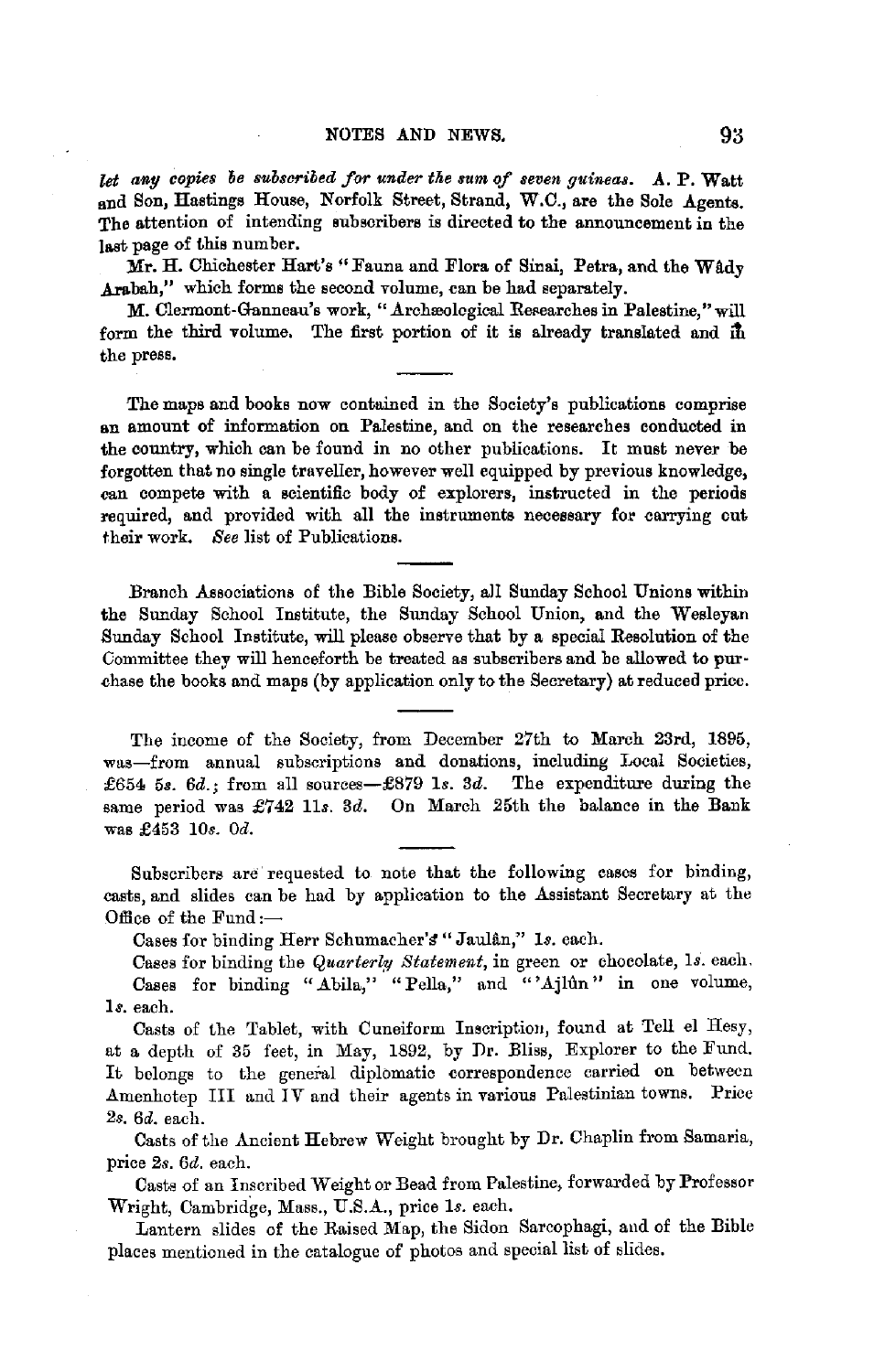### BALANCE SHEET FOR THE YEAR ENDING 31sT DECEMBER, 1894.

RECEIPTS. EXPENDITURE. £ *s.* d. £ *8.* <1. To Balance in Bank 31st December, 1893- By Exploration ..  $1,050$  $\ddot{\phantom{a}}$  $\ddot{\phantom{a}}$ Net Balance ... .. .. £397 13 10 Printing and Binding, including the *Quarterly Statement* , , , , , , , 548 19 8 Subscriptions paid in 1893 in advance for 1894 *20* 14 0 Maps, Lithographs, Illustrations, Photographs,  $\ddot{\phantom{a}}$  $\ddot{\phantom{a}}$ 418 7 10 Slides, Casts, &c.. . . . . . . . 283 16 7 **NOTES** Donations and Subscriptions 1,778 16 0 Advertising, Insurance, Stationery, and  $\ddot{\phantom{a}}$ Sundries .. 68 3 8 From Lectures 126 18 5  $\ddot{\phantom{a}}$  $\ddot{\phantom{a}}$  $\ddot{\phantom{a}}$  $\ddot{\phantom{a}}$  $\ddot{\phantom{a}}$  $\bullet$   $\bullet$ Postage, including *Quarterly Statements,* Books,  $\sum_{i=1}^{n}$ From Sales of Books 400 18 6  $\ddot{\phantom{a}}$  $\ddot{\phantom{a}}$  $\ddot{\phantom{a}}$  $\ddot{\phantom{a}}$ 132 11 9 Maps, Parcels, &c.  $\ddot{\phantom{a}}$ ٠.  $\ddot{\phantom{1}}$ From Sales of Maps, Photographs, Slides, Casts, Salaries and Wages .. 359 14 9 330 10 3 &c.  $\ddot{\phantom{a}}$  $\ddot{\phantom{a}}$  $\ddot{\phantom{a}}$  $\ddot{\phantom{a}}$ **NEWS** Office Rent, Gas and Coals 234 18 4  $\ddot{\phantom{a}}$  $\ddot{\phantom{1}}$  $\ddot{\phantom{0}}$ Subscriptions paid in 1894 in advance for 1895 ... .. £51 8 6<br>et Balance ... ... .. 325 17 9 Net Balance .. .. .. 377 6 Balance in Bank 31st December, 1895 ... 377 6 3 £3,055 11 0 £3,055 11 0 Examined and found correct, W. MORRISON, *'L'reasurer.* 

 $\Delta$ 

 $\sharp \mathfrak{c}$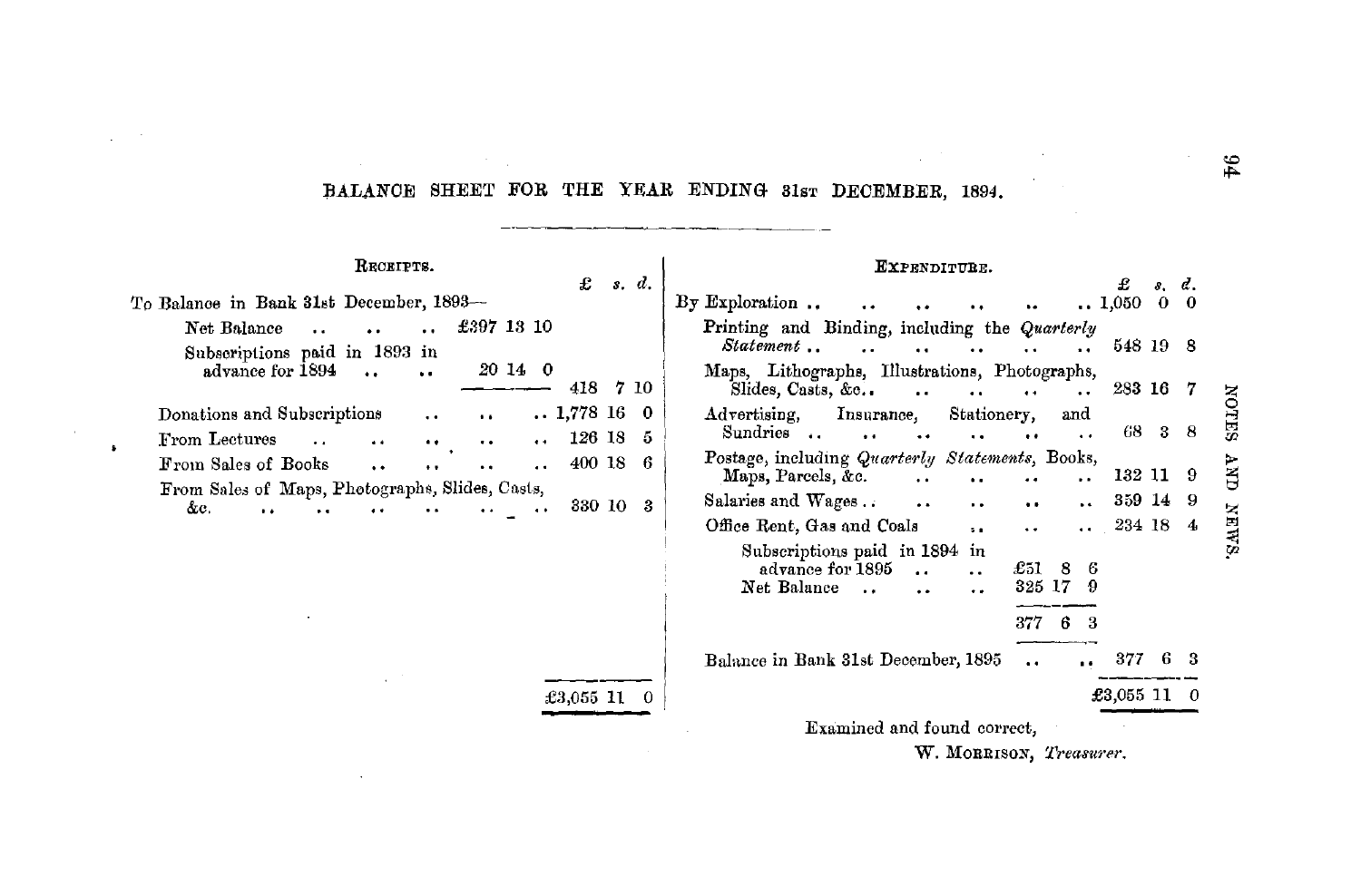#### TREASURER'S STATEMENT.

The Subscriptions and Donations to the work of the Fund during the year 1894 amounted to £1,778.16s. *0d.,* an increase of £204 *2s. 0d.* over the amount received in 1893.

From Lectures there is an increase of  $£110$ . The sale of books, maps, and the various publications brought in £731 *8s.* 9d., as against £832 16s. *3d.*  expended on their production, to which should be added the postage. The amount spent on Exploration is £1,050.

The *Quarterly Statement,* wnich is issued free to annual subscribers of *10s. 6d.* and upwards, cost for printing and illustrations over £450.

| ASSETS.                                                                                                                                                                                                                | £   | $\mathcal{S}_{-}$ | d. | LIARILITIES.                                                     | £        | s. | d. |
|------------------------------------------------------------------------------------------------------------------------------------------------------------------------------------------------------------------------|-----|-------------------|----|------------------------------------------------------------------|----------|----|----|
| Balance in Bank<br>Stock of Publications on<br>hand, Surveying In-<br>struments, Show Cases,<br>Furniture.<br>In addition there is the<br>valuable library<br>and<br>the unique collection of<br>antiques, models, &c. | 377 | -6                | 3  | Printing, Lithographing,<br>and Current Expenses<br>Exploration. | 567 13 6 |    |    |

In order to make up complete sets of the *Quarterly Statement* the Committee will be very glad to receive any of the back numbers.

While desiring to give publicity to proposed identifications and other theories advanced by officers of the Fund and contributors to the pages of the *Quarterly Statement,* the Committee wish it to be distinctly understood that by publishing them in the *Quarterly Statement* they neither sanction nor adopt them.

Subscribers who do not receive the *Quarterly Statement* regularly are asked to send a note to the Secretary. Great care is taken to forward each number to all who are entitled to receive it, but changes of address and other causes give rise occasionally to omissions.

The authorised lecturers for the Society are-

The Rev. Thomas Harrison, F.R.G.S., Hillside, Benenden, Staplehurst, Kent. His subjects are as follows: $-$ 

■